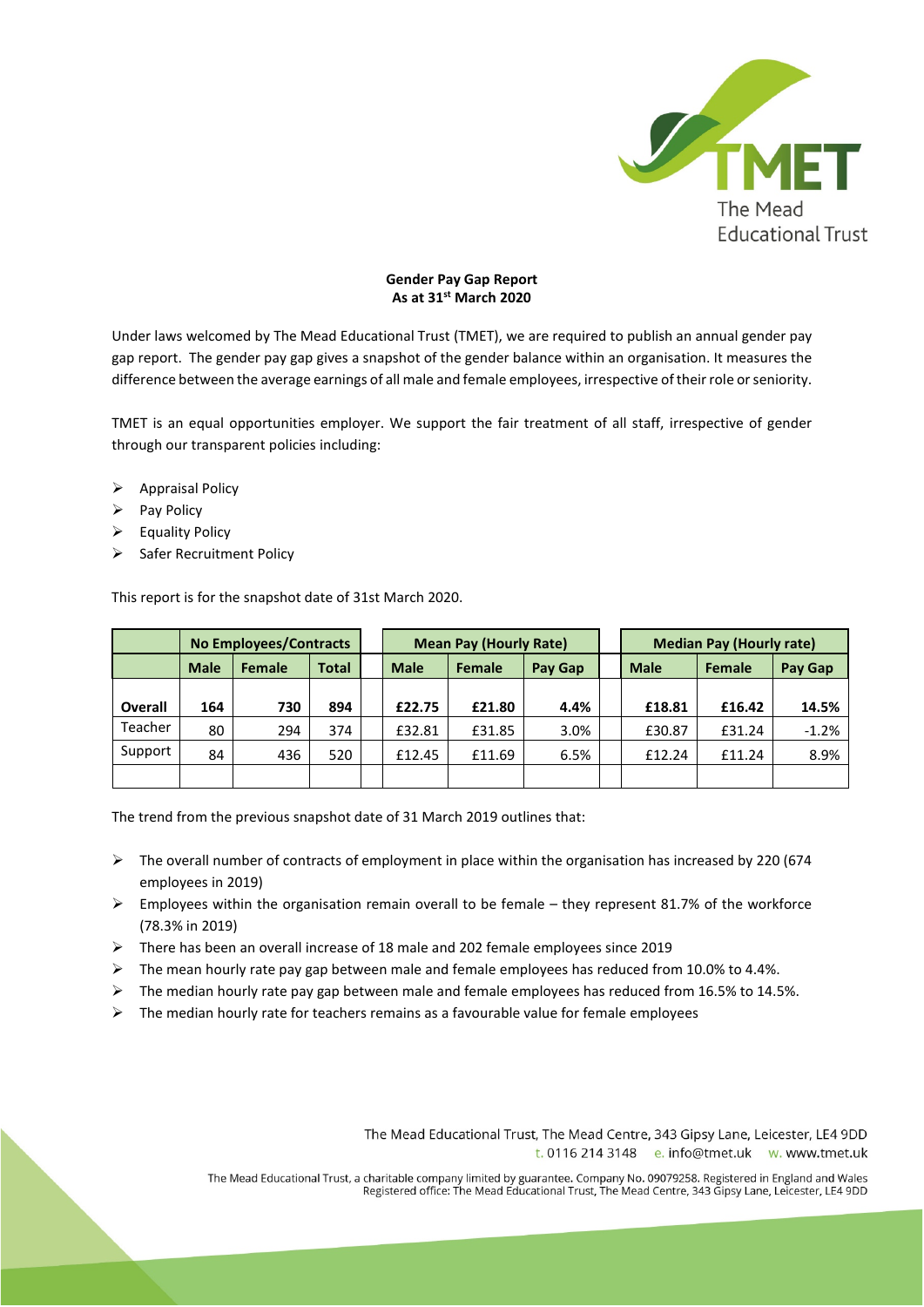|        | Lower Quartile | <b>Lower Middle</b><br>Quartile | <b>Upper Middle</b><br>Quartile | <b>Upper Quartile</b> | <b>TOTAL</b> |
|--------|----------------|---------------------------------|---------------------------------|-----------------------|--------------|
| Male   | 7.6%           | 23.8%                           | 22.0%                           | 20.1%                 | 18.3%        |
| Female | 92.4%          | 76.2%                           | 78.0%                           | 79.9%                 | 81.7%        |

The trend from the previous snapshot date of 31 March 2019 outlines that:

- In the lower quartile, male employees represent 7.6% of the workforce *(as opposed to 8.9% previously)* and female employees 92.4% *(as opposed to 91.1% previously).*
- In the lower middle quartile, male employees represent 23.8% of the workforce *(as opposed to 25.6% previously*) and female employees 76.2% *(as opposed to 74.4% previously).*
- In the upper middle quartile, male employees represent 22.0% of the workforce *(as opposed to 27.2% previously)*  and female employees 78.0% *(as opposed to 72.8% previously).*
- In the upper quartile, male employees represent 20.1% of the workforce *(as opposed to 25.0% previously)* and female employees 79.9% *(as opposed to 75.0% previously).*

There is a significant disparity in the employees holding posts in the lower quartile. This can be clearly seen when looking at two specific categories of staff, cleaning and lunchtime supervisory teams:

| Lunchtime Supervisory Team | Female staff 67              | Male Staff 0 |
|----------------------------|------------------------------|--------------|
| Cleaning Team              | Female staff 59 Male Staff 6 |              |

Looking at the 50 posts with the lowest hourly rate 43 are female staff and 7 are male staff

Conversely, looking at the 50 posts with the highest hourly rate 36 are female staff and 14 are male staff

## **How does our pay gap compare to others?**

Our mean average gender pay gap is 3.0% for teaching staff, which remains **well below the latest available comparison that stands at 6.3% nationally. There is no current available comparison for support staff in an education workplace**

TMET is proud that it continues to go against the national trend where women are less likely to be promoted. Such statistical analysis provides even greater confidence in conjunction with TMET policies where it is proven that pay decisions are gender neutral; are open; are fair; and are transparent. TMET is an equal pay employer, having regard to equal pay legislation and adhering to an equal pay practice.